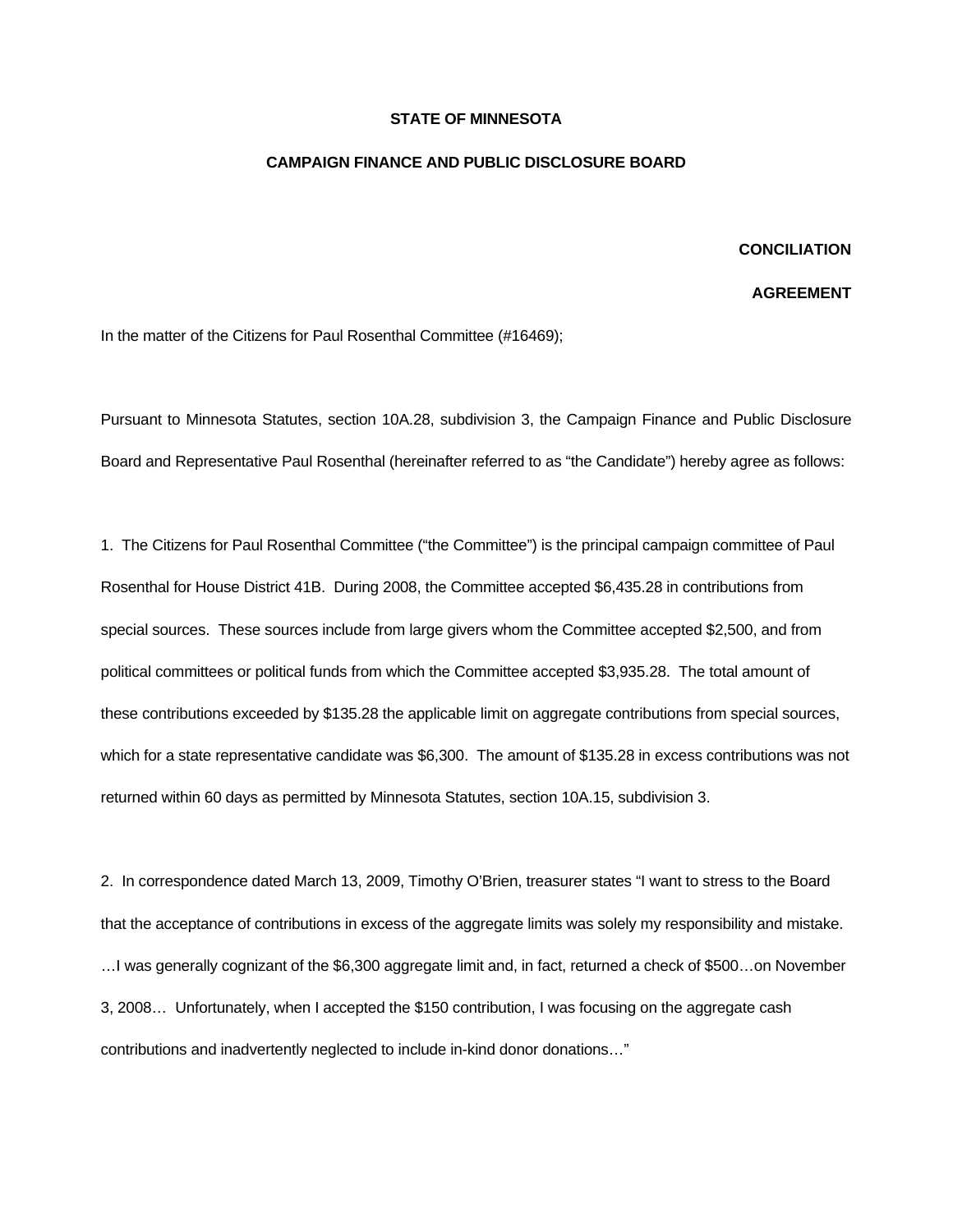3. Board records show that this is the first calendar year in which the Committee reported acceptance of contributions that exceeded the applicable aggregate contribution limit. The Committee registered with the Board on May 9, 2006.

4. The parties agree that the Committee accepted excessive contributions from special sources resulting in an inadvertent violation of Minnesota Statutes, section 10A. 27, subdivision 11, in calendar year 2008.

5. The Committee has returned \$150 to a special source contributor. A copy of the check and accompanying letter used to return the contribution was provided to the Board on March 26, 2009.

6. The Board imposes a civil penalty of \$135.28, one times the amount by which the contributions exceeded the applicable limit, to be paid to the Board for deposit in the general fund of the state.

7. The Candidate hereby agrees to forward to the Board \$135.28 by check or money order payable to the STATE OF MINNESOTA within 30 days after the date this Agreement is signed by the Board chair. It is agreed by the parties that payment of the civil penalty of \$135.28 and this Conciliation Agreement will be a bar to any civil proceeding under Minnesota Statutes, section 10A.28, subdivisions 3 and 4.

8. It is further understood and agreed, however, that if the civil penalty of \$135.28 is not paid within the time specified in paragraph 7 above, then the Candidate will be personally liable to pay a civil penalty, under Minnesota Statutes, sections 10A.28 and 10A.34, subdivision 1, in an amount calculated as follows:

 (a) \$270.56 which is two times the amount by which the contributions exceeded the statutory limit, if payment is received 31 to 60 days after the date this Agreement is signed by the Board Chair;